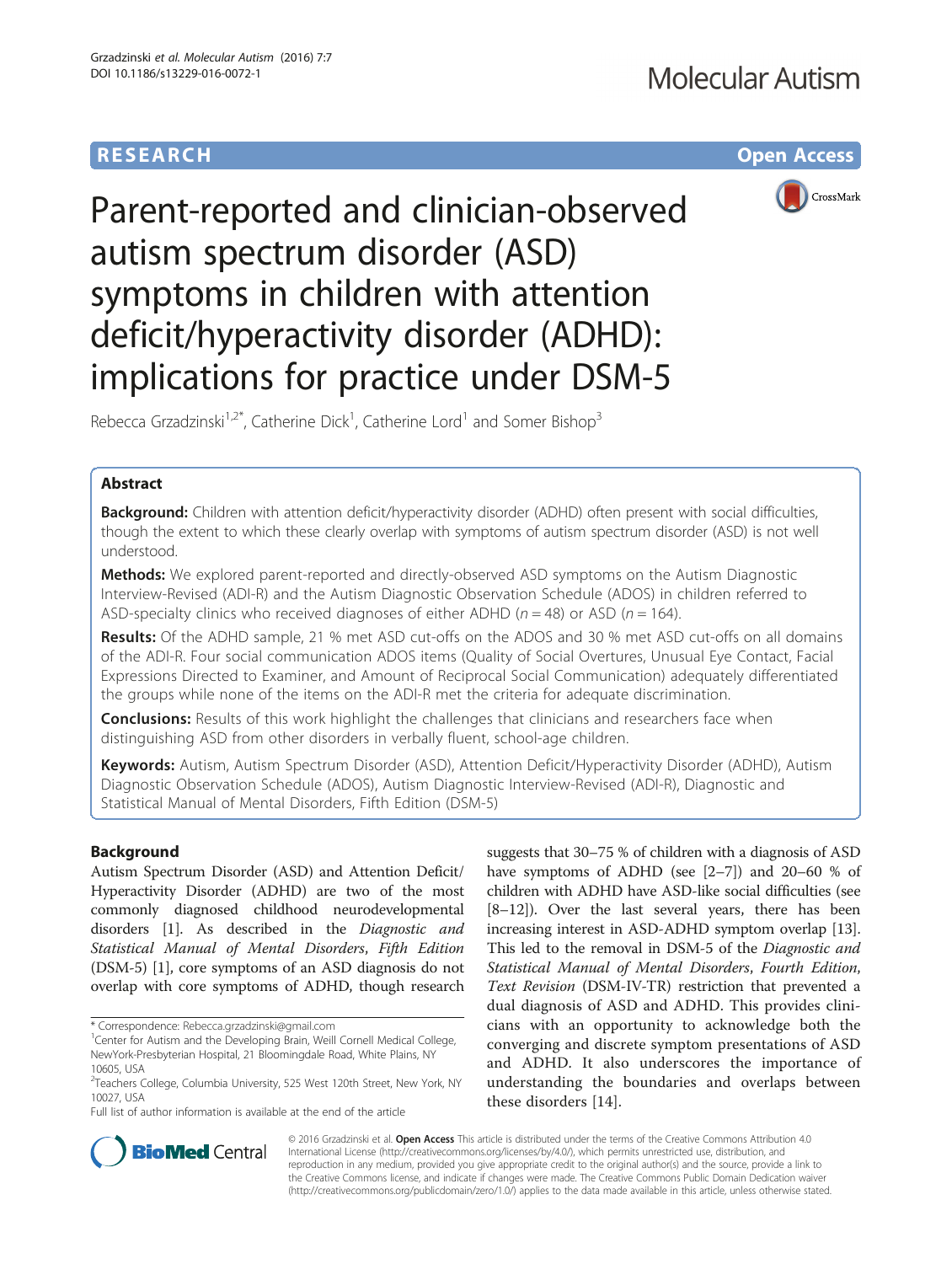One approach to achieve a better understanding of the convergence between the two disorders is through exploration of ASD symptoms in individuals with a diagnosis of ADHD. Research to date has found that social dysfunction occurs regularly in children with ADHD [[5](#page-10-0), [15](#page-10-0)–[17\]](#page-10-0) and these social deficits may be similar to those seen in ASD [\[9](#page-10-0), [10, 18\]](#page-10-0). One study described ASD symptoms in children with ADHD as loading on two factors, social communication and restricted, repetitive behaviors [\[19](#page-10-0)], the same way that these constructs have been shown to organize in ASD samples [[20](#page-10-0), [21](#page-10-0)]. Other work has shown that ASD symptoms are elevated in children with more behavioral difficulties, including ADHD symptoms [[22](#page-10-0)–[25](#page-10-0)]. Similarly, symptoms of ASD have been found to be associated with oppositional behaviors and depression in children with ADHD [\[8, 9, 11](#page-10-0)]. Thus, it remains unclear whether ASD-like social difficulties in ADHD are fully explained by associated behavioral or mood symptoms or whether behavior/mood difficulties and ASD-like symptoms occur separately in ADHD and lead to social dysfunction.

One limitation of research exploring ASD symptoms in individuals with ADHD is that the majority of studies have relied on parent questionnaires of ASD symptoms and/or measures of broad psychopathology that are not specific to ASD [[5, 8](#page-10-0)–[11](#page-10-0), [16](#page-10-0)–[18](#page-10-0), [26](#page-10-0), [27\]](#page-10-0). None of these studies used direct child observation measures, such as the Autism Diagnostic Observation Schedule (ADOS) [[28\]](#page-10-0), or an ASD-specific parent interview, such as the Autism Diagnostic Interview, Revised (ADI-R) [\[29](#page-10-0)], to characterize ASD symptoms in children with ADHD. The ADOS and the ADI-R are two of the most widely used and well-validated measures designed specifically to assess ASD symptoms. The ADOS and ADI-R provide detailed information about specific social and repetitive behaviors while also providing empirically defined diagnostic domain scores. In addition, items on the ADOS and ADI-R have been mapped to DSM-5 diagnostic criteria for ASD [[30](#page-10-0)], providing an opportunity to inform the practical application of DSM-5 criteria in children with ADHD and ASD symptoms. Although current research motivations emphasize exploration of symptoms on a continuum (Research Domain Criteria (RDoC)) [\[31](#page-10-0)], current clinical needs require practitioners to provide dichotomous determinations of whether someone does or does not have a disorder. Therefore, exploring the prevalence of specific ASD symptoms in children with ADHD has important implications for clinicians seeking diagnostic clarification. In addition, when looking at domains of symptoms on ASD measures in a continuous fashion, we would expect that the children with ASD diagnoses would have more severe symptoms than children with ADHD; however, clinicians may be

particularly guided by a better understanding of which specific symptoms are most discriminative between groups. Furthermore, obtaining detailed information about specific social difficulties in children with ADHD has implications for treatment planning, as well as for interpreting emerging evidence of both genetic [[19](#page-10-0), [32](#page-10-0)] and neurobiological [[33](#page-10-0)–[35](#page-10-0)] overlap between these disorders.

In this study, we examined ADOS and ADI-R scores in a sample of children referred to ASD-specialty clinics for diagnostic evaluations who ultimately received clinical diagnoses of ADHD (not ASD). This is a unique sample given that most comparative work between ASD and ADHD has used research rather than clinical samples; this particular group of children may be especially relevant to clinicians. We aimed to explore (1) the specificity of standard ASD diagnostic instruments in children referred to an ASD clinic who received a diagnosis of ADHD and (2) the specific profiles of ASD symptoms (on a domain and individual item level) in this sample of children with ADHD compared to age, sex, and IQ-matched children with primary diagnoses of ASD.

## **Methods**

## **Participants**

Data from the current study were extracted from an existing database of children whose parents had provided written informed consent for their child's clinical information to be included in a research database which was approved by Institutional Review Boards (IRB) at three different ASD-specialty clinics (sites): the University of Chicago Developmental Disorders Clinic (UCDDC; 45 % of the sample), the University of Michigan Autism and Communication Disorders Center (UMACC; 47 % of the sample), or the New York Presbyterian Center for Autism and the Developing Brain (CADB) at Weill Cornell Medicine (8 % of the sample). Children were only eligible for the current study if they had been referred for a clinical ASD diagnostic assessment (i.e., not seen as part of a specific research study) and had received an overall best estimate clinical diagnosis (BEC) of ASD or ADHD following the comprehensive assessment (see below).

Research has shown that distinguishing between ASD and ADHD in children who are verbally and intellectually able is a particular challenge [\[18](#page-10-0), [36](#page-10-0), [37\]](#page-10-0). Therefore, in this initial exploration, we limited our sample to children who were between the ages of 4 and 18 years old, with IQs in the borderline range or above (full scale  $IQs \ge 70$ ), and received module 3 or 4 of the ADOS [[38](#page-10-0)], indicating verbal fluency. Forty-eight participants (38 males) who received clinical assessments and met the above criteria received a BEC of ADHD (no diagnosis of ASD). Children with a BEC of ASD were chosen as a comparison group, based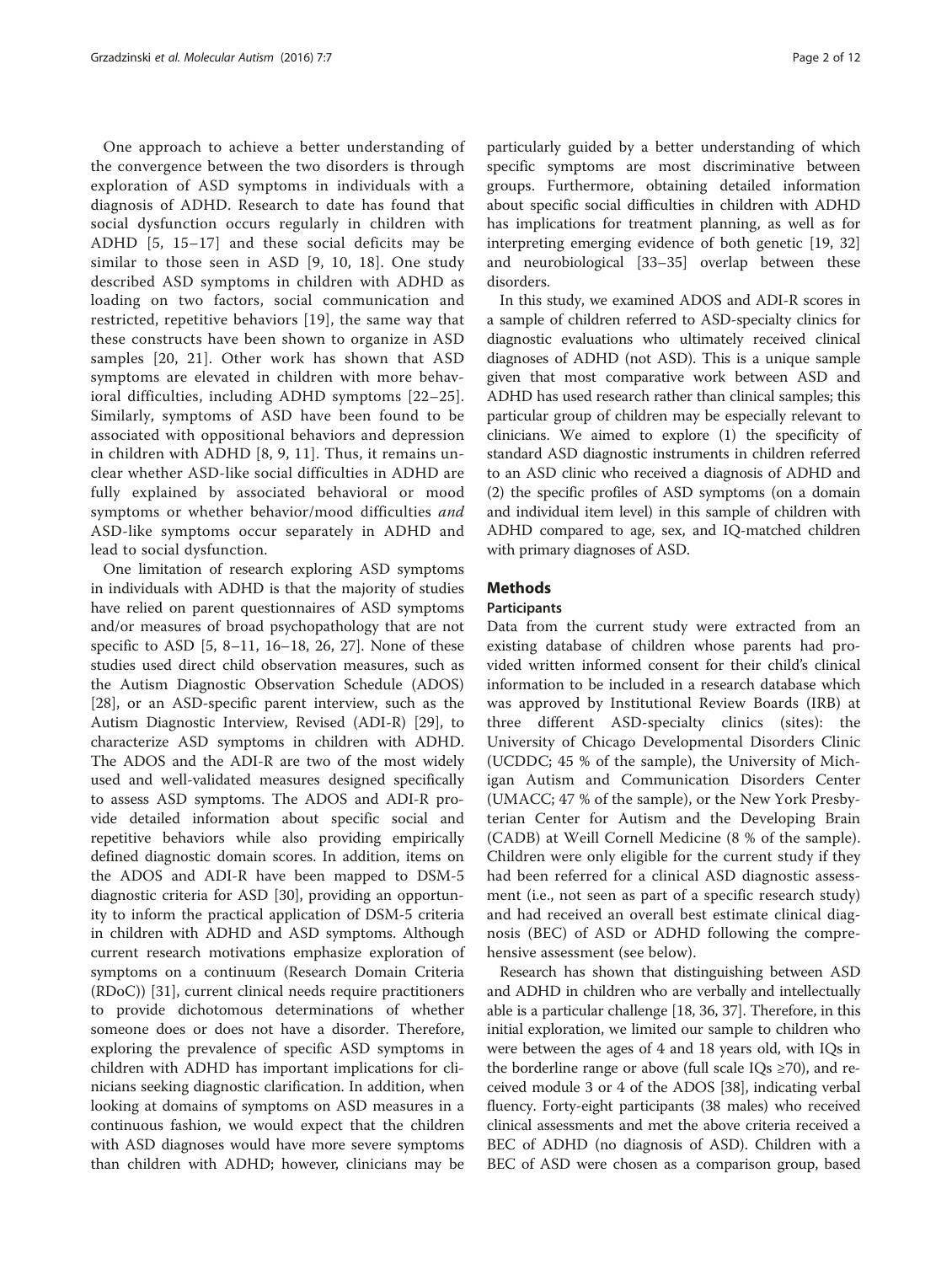on the same criteria outlined above. Due to the DSM-IV-TR prohibition against diagnosis of comorbid ADHD in individuals with ASD, ADHD was not systematically ruled in/out in children with ASD prior to 2013 (when DSM-5 criteria were implemented); however, children who were given a comorbid diagnosis of ASD and ADHD (post-DSM-5 implementation;  $n = 66$ ) were not eligible for inclusion in this study. The final sample of children with a BEC of ASD included 164 children (138 males). Information about current psychotropic medication treatment was only available for 66 % ( $n = 139$ ) of the sample, as this information was not systematically gathered for children seen at UCDDC. There was no statistically significant difference between the ADHD and ASD groups with regard to the proportion of children receiving psychotropic medication  $(\chi^2(1, 139) = 3.36, p = 0.07)$ . The children with ADHD did not differ from children with ASD in verbal IQ (VIQ), non-verbal IQ (NVIQ), age, gender, or ethnicity. However, given the large age (4 to 18 years old) and NVIQ (72–153) ranges included in the study, these variables were included as covariates in secondary analyses of dimensional data despite no significant overall group differences in means. In addition, because significantly more children with ADHD were seen in Michigan than New York and Chicago, site was included as a covariate in these secondary analyses (see Table 1).

#### Measures

#### ASD measures

The ADOS [\[28\]](#page-10-0) and the ADI-R [\[29\]](#page-10-0) were administered in order to obtain information about ASD symptoms. The ADI-R is a standardized parent interview that obtains

Table 1 Descriptive data for ADHD and ASD samples

|                  | <b>ADHD</b> | <b>ASD</b>  |       |                |           |
|------------------|-------------|-------------|-------|----------------|-----------|
|                  | $(n = 48)$  | $(n = 164)$ |       |                |           |
|                  | Mean (SD)   | Mean (SD)   | t     | df             | p value   |
| Age (years)      | 9(4)        | 9(3)        | 0.01  | 210            | 0.99      |
| VIO <sup>a</sup> | 106(16)     | 103 (18)    | 0.75  | 208            | 0.45      |
| NVO <sup>a</sup> | 105 (14)    | 104 (17)    | 0.21  | 207            | 0.83      |
|                  | n (%)       | n (%)       | χ     | df             | $p$ value |
| Males            | 38 (79)     | 138 (84)    | 0.65  | 1              | 0.42      |
| ADOS Mod 3       | 41 (85)     | 145 (88)    | 0.31  | 1              | 0.58      |
| Site             |             |             |       |                |           |
| <b>UMACC</b>     | 29 (60)     | 70 (43)     | 26.90 | $\mathfrak{D}$ | < 0.001   |
| <b>UCDDC</b>     | 9(19)       | 88 (54)     |       |                |           |
| CADB             | 10(21)      | 6(4)        |       |                |           |

ADHD attention deficit/hyperactivity disorder, ASD autism spectrum disorder, CADB Center for Autism and the Developing Brain in New York, df degrees of freedom, UCDDC University of Chicago Developmental Disorders Clinic, UMACC University of Michigan Autism and Communications Disorders Center Two ADHD participants were missing VIQ information and three additional ADHD participants were missing NVIQ information

information about past and current symptoms of ASD. The ADOS obtains information through direct observation. All clinicians involved in administering these instruments had established research reliability. Items on the ADOS and ADI-R are scored on a 0–3 scale, with higher scores indicating greater impairment. Per ADOS and ADI-R algorithm scoring conventions, all scores of 3 were converted to 2.

The ADI-R yields four domain scores based on past behavior (between the ages of 4 and 5, or ever), which are calculated by summing items within the areas of Qualitative Abnormalities in Reciprocal Social Interaction (Social), Qualitative Abnormalities in Communication (Communication), Restricted, Repetitive, and Stereotyped Patterns of Behavior (RRB-ADI), and Abnormality of Development Evident at or Before 36 Months (Age of Onset). Totals from domains have algorithm cut-offs that yield classifications of autism or non-autism.

In addition, in order to understand current behavior described on the ADI-R, domains of social communication (SC), repetitive sensory motor (RSM), and insistence on sameness (IS) were calculated using domains defined by Lord, Bishop, and Anderson [[38](#page-10-0)]. Because all participants were verbally fluent in our sample, we included verbal items from the ADI-R that Lord, Bishop, and Anderson had excluded [[38](#page-10-0)]; items 34–38 (Social Verbalization/ Chat, Reciprocal Conversation, Inappropriate Questions/ Statements, Pronominal Reversal, and Neologisms/Idiosyncratic Language) were placed in the SC domain, item 33 (Stereotyped Utterances/Delayed Echolalia) was placed in the RSM domain, and items 39 (Verbal Rituals) and 68 (Circumscribed Interests) were placed in the IS domain.

The ADOS diagnostic algorithm yields classifications of ASD versus non-ASD [[39, 40\]](#page-10-0) as well as Calibrated Severity Scores (CSS) for the algorithm total (CSS Overall) and domain severity scores in the areas of social affect (CSS SA) and restricted and repetitive behavior (CSS RRB) [[40](#page-10-0), [41](#page-10-0)]. In addition, ADOS totals were calculated in the domains of basic social communication (basic SOC), interaction quality, and RRBs based on recently defined ADOS factors (see [[42\]](#page-10-0)).

To aid in diagnostic symptom understanding, researchers have mapped individual items from the ADOS and ADI-R to ASD symptom domains [\[30](#page-10-0)]. For the purposes of this study, to be most consistent with diagnostic domains, the ADOS item Amount of Reciprocal Social Communication, which was originally mapped by Huerta et al. [[30](#page-10-0)] to symptom area "Developing and maintaining relationships" (A3) [[30\]](#page-10-0), was moved to symptom area "Socio-emotional reciprocity" (A1).

#### Cognitive testing

For the majority of participants, a standard hierarchy was followed to select appropriate cognitive tests: the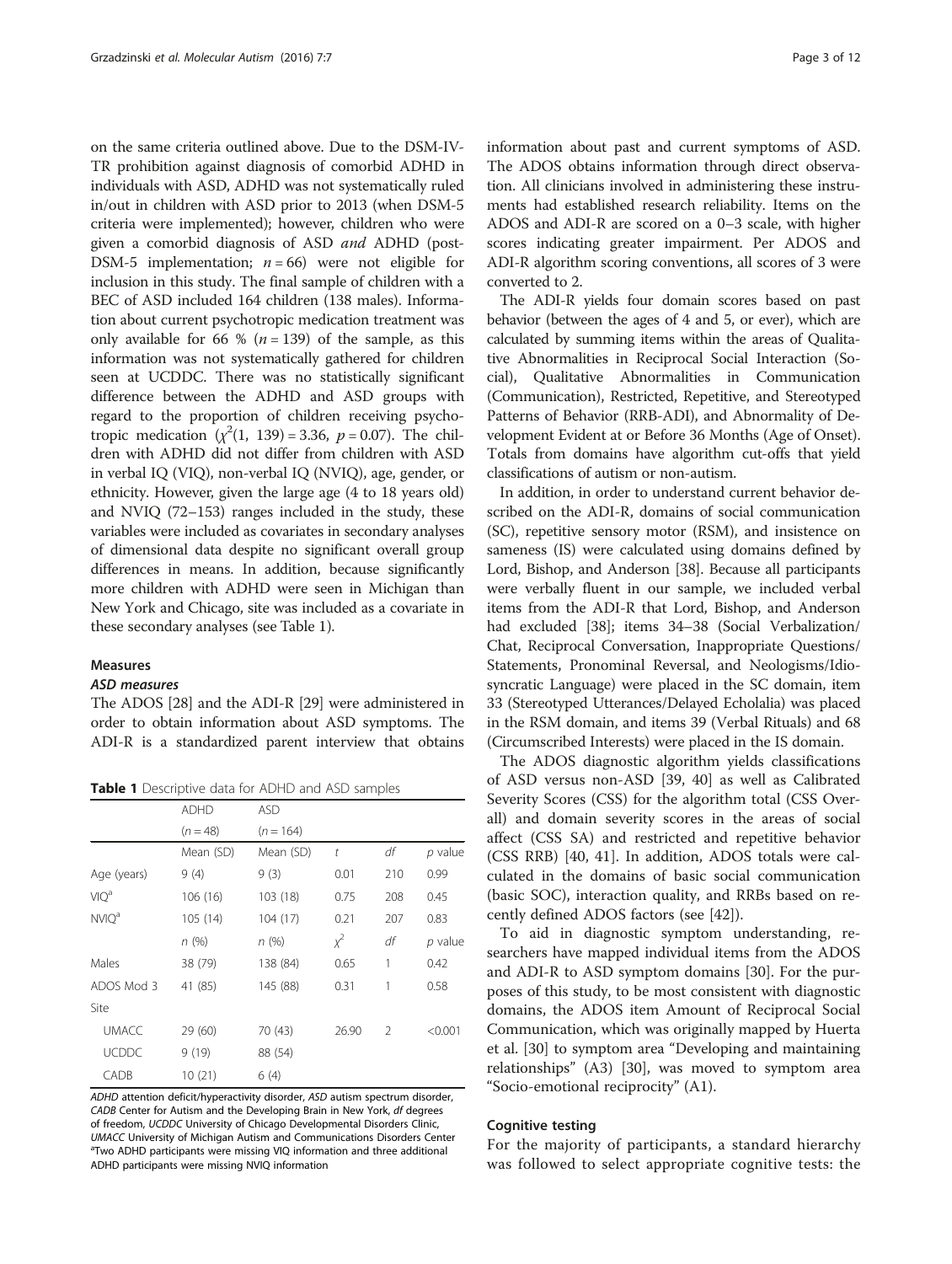Differential Ability Scales (DAS) [\[43](#page-10-0)] was chosen first, followed by an age-appropriate Wechsler test (Wechsler Adult Intelligence Scale (WAIS), Wechsler Abbreviated Scale of Intelligence (WASI), Wechsler Intelligence Scale for Children (WISC), Wechsler Preschool and Primary Scale of Intelligence (WPPSI)) [[44](#page-10-0)–[47\]](#page-11-0). These tests provided verbal IQ (VIQ) and non-verbal IQ (NVIQ) for 93 % and 85 % of the ADHD and ASD groups, respectively. These measures use chronological age standardization with a mean of 100 and a standard deviation of 15 and have adequate convergent validity [\[45](#page-10-0)]. A number of other tests were used to estimate IQ for the remaining participants (7 % of the ADHD sample and 15 % of the ASD sample). Specifically, approximations of VIQ were gathered from the Clinical Evaluation of Language Fundamentals (CELF) [\[48](#page-11-0)], Peabody Picture Vocabulary Test (PPVT) [[49](#page-11-0)], Vineland Adaptive Behavior Scales (VABS) [\[50\]](#page-11-0), and NVIQ from the Raven's Progressive Matrices [\[51\]](#page-11-0). There was no difference between the diagnostic groups with regards to which cognitive test was used.

#### Clinical diagnosis

An overall best estimate clinical diagnosis (BEC) [[52](#page-11-0)] was determined based on all available information, including questionnaires, information from teachers, results of the ADOS and ADI-R, and the diagnostic impression of a clinical team, which included a psychologist and/or psychiatrist.

#### Analysis

First, we examined the proportion of participants who met standard ADI-R and ADOS algorithm cut-offs in the ADHD group. We expanded this to also explore less strict ADI-R cut-offs for ASD as defined by Lainhart et al. (Collaborative Program of Excellence in Autism (CPEA) ADI-R Criteria) [\[53](#page-11-0)] since original ADI-R cutoffs were intended to capture autistic disorder, with less sensitivity to broader ASD presentations now captured under DSM-5 criteria. Second, using analysis of variance (ANOVA), the groups were compared on ADOS CSS (Overall, SA, and RRB), ADOS factors (basic SOC, interaction quality, and RRBs), ADI-R algorithm domains (social, communication, RRB-ADI), and ADI-R current symptom domains (SC, RSM, and IS). Secondary analyses of covariance (ANCOVA) co-varying for age, NVIQ, and site were conducted. The ADI-R age of onset algorithm domain is intended for categorical use; therefore, a chi-square analysis was conducted comparing groups on the proportion of children who met the domain algorithm cut-off  $(\geq 1)$ . Third, since current diagnostic practice (DSM-5) focuses primarily on the presence/absence of specific symptoms and since ADI-R and ADOS items represent ordinal rather than interval data, we compared the two groups with regard to the proportion of symptoms endorsed (1, 2, or 3) versus not endorsed (0). Specifically,  $\chi^2$  analyses were conducted to compare proportions of endorsed versus non-endorsed items that have been mapped to each symptom domain [[30\]](#page-10-0). Fourth, using methodology previously employed for the purpose of identifying items for diagnostic algorithms and other discrimination purposes [\[39,](#page-10-0) [54, 55](#page-11-0)], we identified specific social communication items that discriminated best between the groups. This methodology aims to identify items that show both a shifted distribution by diagnostic group and also items that are most likely to differentiate between ASD and non-ASD. An item was determined to discriminate "adequately" between groups if it was endorsed (code of  $1-3$ ) in  $>66\%$  of the ASD group and <33 % of the ADHD group. This criterion was not applied to RRB items because endorsement was not expected in a large proportion (>66 %) of individuals with ASD [[39\]](#page-10-0), especially given that participants in this study were primarily school-aged and adolescent children with average or above IQ. To account for multiple comparisons, a significance threshold was set at  $\alpha = 0.01$ across analyses.

#### Results

#### Specificity of the ADI-R and ADOS

As Table [2](#page-4-0) shows, 21 % of the ADHD sample and 85 % of the ASD sample met ADOS ASD algorithm cut-offs (cut-off for ASD ≥7 for module 3 and ≥8 for module 4) [[39, 40](#page-10-0)]. On the ADI-R, 30 % of the ADHD sample and 67 % of the ASD sample met algorithm criteria across all four domains resulting in an ADI-R classification of autism. When using CPEA criteria, which are less strict than standard ADI-R autism cut-offs [[53](#page-11-0)], 67 % of the children with ADHD and 84 % of the ASD sample received an ADI-R classification of ASD. When the measures were employed in combination, most children (60–75 %) with ASD met criteria for ASD on both the ADOS and the ADI-R, while few children with ADHD met criteria for ASD on both the ADOS and the ADI-R (11 % when using traditional ADI-R cut-offs and 15 % when using CPEA ADI-R cut-offs).

## Domain comparisons

#### ADOS

Not surprisingly, the ASD group scored significantly higher than the ADHD group on all CSS domains (CSS SA, CSS RRB, and CSS Overall):  $F(1,210) = 66.80$ ,  $p <$ 0.001,  $\eta^2 = 0.24$ ,  $F(1,210) = 80.60$ ,  $p < 0.001$ ,  $\eta^2 = 0.28$ , and  $F(1,210) = 99.51$ ,  $p < 0.001$ ,  $\eta^2 = 0.32$ , respectively. The ASD group also scored significantly higher on basic SOC, interaction quality, and RRBs factors [[42](#page-10-0)]:  $F(1,201) = 41.16, p < 0.001, \eta^2 = 0.17, F(1,210) = 38.19, p <$ 0.001,  $\eta^2 = 0.15$ ,  $F(1,210) = 53.26$ ,  $p < 0.001$ ,  $\eta^2 = 0.20$ ,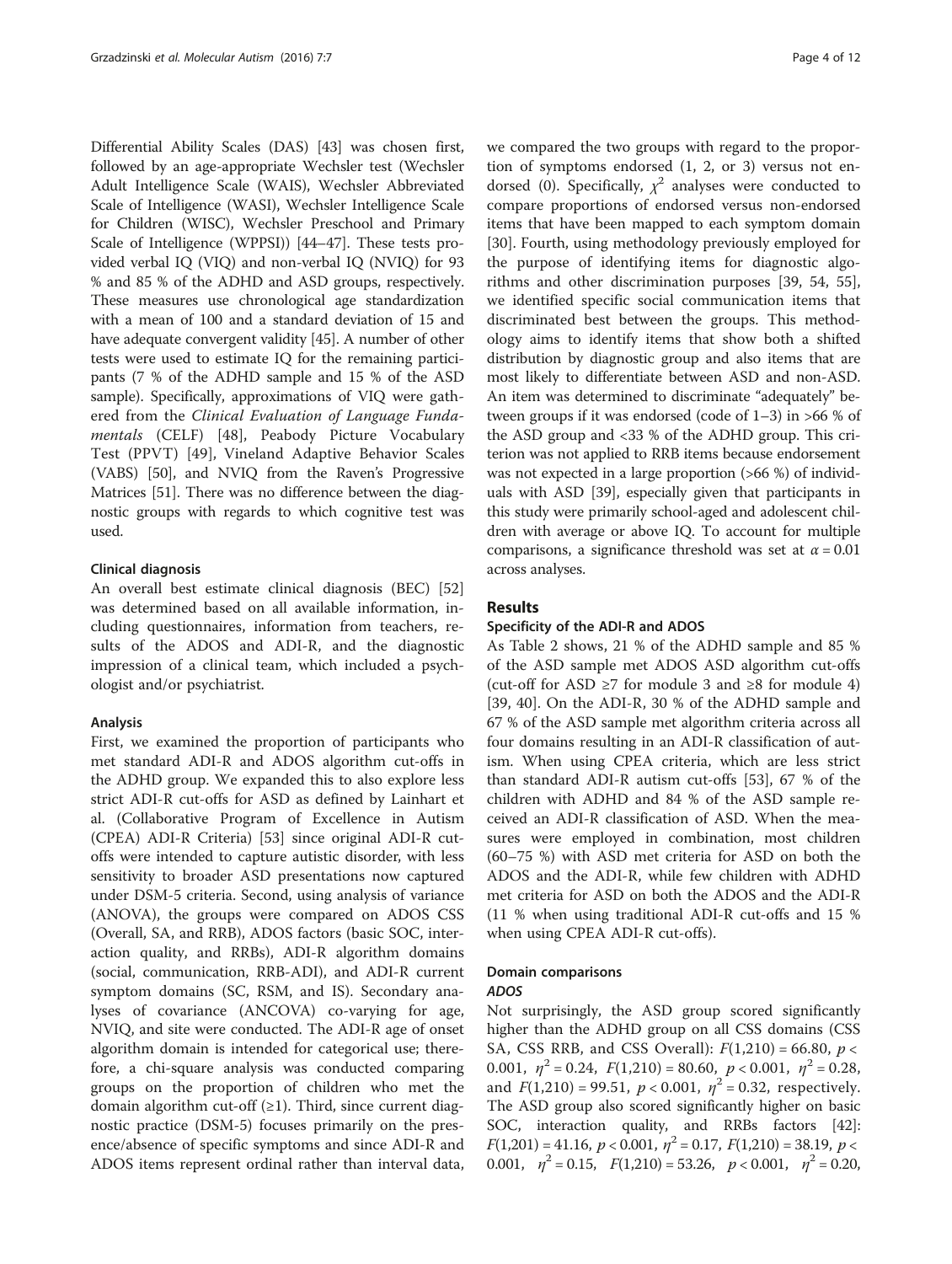<span id="page-4-0"></span>

|                                                               | ADHD         | <b>ASD</b>      |  |
|---------------------------------------------------------------|--------------|-----------------|--|
|                                                               | $(n=48)^{a}$ | $(n = 164)^{d}$ |  |
| ADOS cut-off                                                  | 21           | 85              |  |
| ADI-R (social, communication, RRB, and age of onset) cut-offs | 30           | 67              |  |
| Social cut-off                                                | 57           | 82              |  |
| Communication cut-off                                         | 61           | 87              |  |
| RRB cut-off                                                   | 67           | 88              |  |
| Age of onset cut-off                                          | 80           | 88              |  |
| ADI-R CPEA ASD criteria <sup>a</sup>                          | 67           | 84              |  |
| Combining measures                                            |              |                 |  |
| ADOS and ADI-R (social, communication, RRB, and age of onset) | 11           | 60              |  |
| ADOS and ADI-R CPEA ASD criteria <sup>a</sup>                 | 15           | 75              |  |

ADHD attention deficit/hyperactivity disorder, ASD autism spectrum disorder, df degrees of freedom, RRB restricted repetitive behaviors on ADI-R <sup>a</sup>CPEA criteria was determined based on Lainhart et al. [\[53](#page-11-0)]; Two children with ADHD and eight children with ASD were missing ADI-R data

respectively (see Fig. 1 and [Appendix](#page-9-0): Table 6). These results remained consistent when controlling for site, age, and NVIQ.

## ADI-R

Children with ASD had significantly higher scores on the social, communication, and RRB domains of the ADI-R:  $F(1,200) = 11.43, p < 0.01, \eta^2 = 0.05, F(1,200) = 12.24, p <$ 0.01,  $\eta^2 = 0.06$ , and  $F(1,200) = 8.22$ ,  $p < 0.01$ ,  $\eta^2 = 0.04$ . Analyses indicated that there was no statistically significant difference between groups in terms of the proportion of those who met the age of onset domain cut-off. There were no statistically significant differences between the groups across current symptom domains on the ADI-R



IS insistence on sameness, RRBs restricted repetitive behaviors, RSM repetitive sensory motor, SA social affect, SC social communication. Results presented do not include covariates; see text for results of analyses of covariance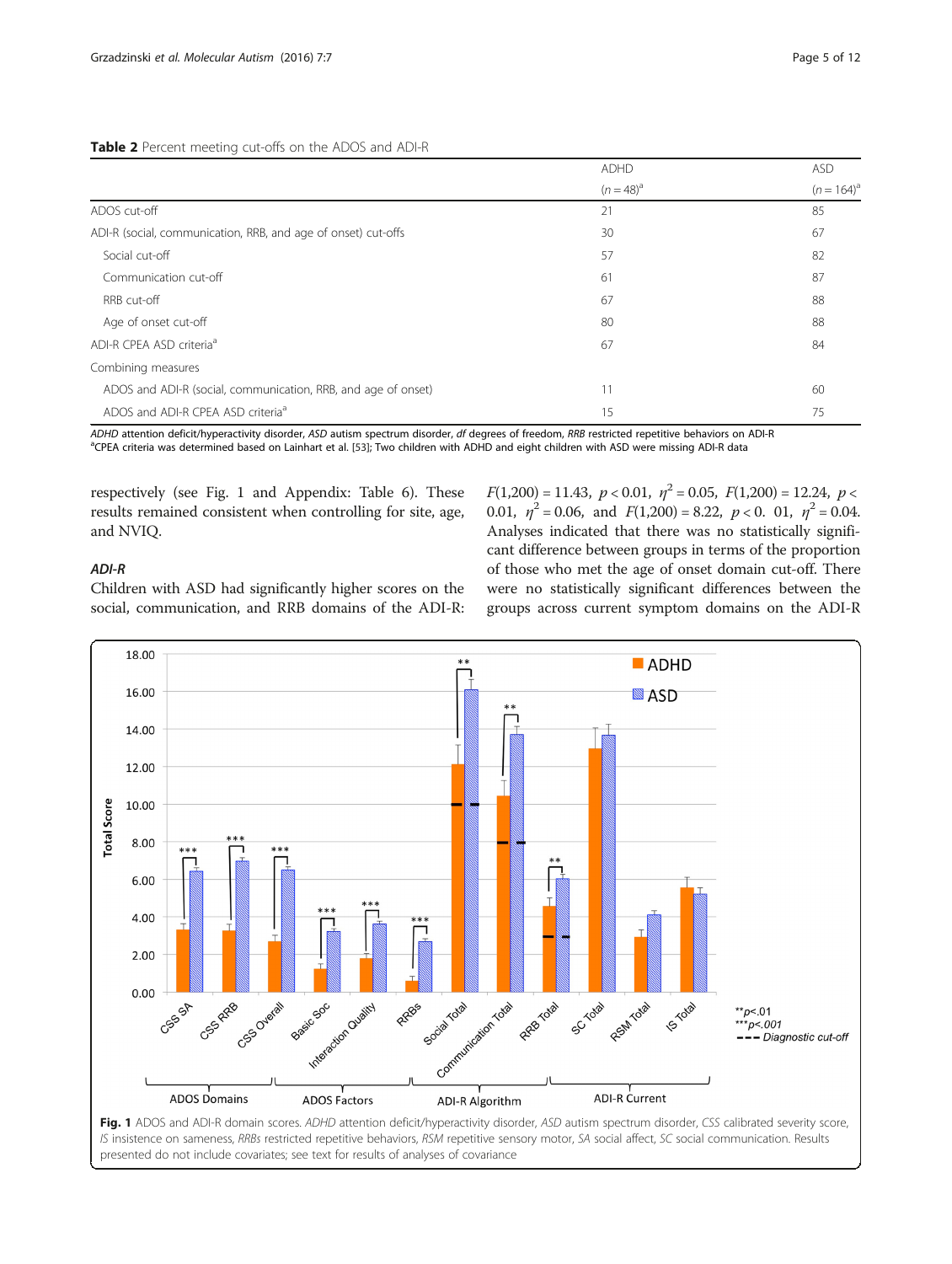<span id="page-5-0"></span>(SC, RSM, and IS as defined by [[38](#page-10-0)]). These results remained consistent when controlling for age, NVIQ, and site with one exception: when controlling for age, a group difference in the RSM total (current) of the ADI-R emerged:  $F(2,192) = 7.01$ ,  $p < 0.01$ ,  $p^2 = 0.04$ . See Fig. [1](#page-4-0) and [Appendix](#page-9-0): Table 6.

#### Individual items/symptoms

## Social-emotional reciprocity (symptom area A1; seven ADOS items, seven ADI-R items)

Results of  $\chi^2$  tests of differences in proportion indicate that all ADOS items in the symptom area of socialemotional reciprocity (A1), except Shared Enjoyment in Interaction and Asks for Information, were endorsed significantly more frequently in the ASD group than the ADHD group (see Table 3). Two of these items also met study criteria as adequate discriminators: Quality of Social Overtures and Amount of Reciprocal Social Communication (see Table 3). Few ADI-R items were endorsed significantly more frequently in the ASD group than the ADHD group and none met study criteria as Individual items/symptoms (see Table [4](#page-6-0)).

## Non-verbal communicative behaviors (symptom area A2; three ADOS items, six ADI-R items)

In the symptom area of non-verbal communication (A2), two of the ADOS items were endorsed significantly more frequently in the ASD group  $(\chi^2$  tests of differences in proportion) and also met study criteria as adequate discriminators: Unusual Eye Contact and Facial Expressions Directed to Examiner (see Tables 3 and [5](#page-7-0)). No statistically significant differences between groups in the proportion of endorsed ADI-R items were found, and none of the ADI-R items emerged as adequate discriminators (see Table [4\)](#page-6-0).

## Developing and maintaining relationships (symptom area A3; six ADI-R items)

No ADOS items were included in the symptom area of deficits in developing and maintaining relationships (A3). None of the ADI-R items met the study criteria as adequate discriminators between the groups, and results of  $\chi^2$  tests of differences in proportion did not indicate any statistically significant differences between groups in the proportion of endorsed items (Table [4](#page-7-0)).

Table 3 Percent endorsed ADOS item abnormality (non-zero scores) by diagnosis

|                                                                                                                          | <b>ADHD</b>    | <b>ASD</b>  |
|--------------------------------------------------------------------------------------------------------------------------|----------------|-------------|
|                                                                                                                          | $(n = 48)$     | $(n = 164)$ |
| A1. Social-emotional reciprocity                                                                                         |                |             |
| Quality of social overtures (item B7/B9)***                                                                              | 27             | 70          |
| Shared enjoyment in interaction (item B4)                                                                                | 17             | 38          |
| Quality of social response (item B9/B11)**                                                                               | 56             | 80          |
| Conversation (item A8)***                                                                                                | 50             | 80          |
| Offers information (item A5)**                                                                                           | 13             | 41          |
| Asks for information (item A6)                                                                                           | 77             | 86          |
| Amount of reciprocal social communication (item B10/B12)***                                                              | 25             | 68          |
| A2. Non-verbal communicative behaviors                                                                                   |                |             |
| Unusual eye contact (item B1)***                                                                                         | 31             | 71          |
| Facial expressions directed to examiner (item B2)***                                                                     | 13             | 67          |
| Descriptive, conventional, instrumental, or informational gestures (item A9)                                             | 29             | 46          |
| B1. Stereotyped/repetitive speech, motor movements, or use of objects                                                    |                |             |
| Immediate echolalia (item A3)                                                                                            | $\mathfrak{D}$ | 15          |
| Stereotyped/idiosyncratic use of words/phrases (item A4)***                                                              | 31             | 71          |
| Hand and finger and other complex mannerisms (item D2)**                                                                 | 2              | 30          |
| B2. Excessive adherence to routines, ritualized patterns, or resistance to change                                        |                |             |
| Compulsions or rituals (item D5)                                                                                         | 21             | 27          |
| B3. Highly restricted, fixated interests                                                                                 |                |             |
| Excessive Interest in or References to Unusual or Highly Specific Topics or Objects or Repetitive Behaviors (item D4)*** | 15             | 55          |
| B4. Hyper-/hypo-reactivity to sensory input or unusual interest in sensory environment                                   |                |             |
| Unusual sensory interest in play material/person (item D1)**                                                             | 10             | 34          |

Based on Huerta, Bishop, Duncan, Hus, and Lord, 2012 item classification for DSM-5; items in italics are those that met criteria for adequacy at distinguishing between groups (endorsed in >66 % of ASD and <33 % of ADHD)

 $**p < 0.01, **p < 0.001$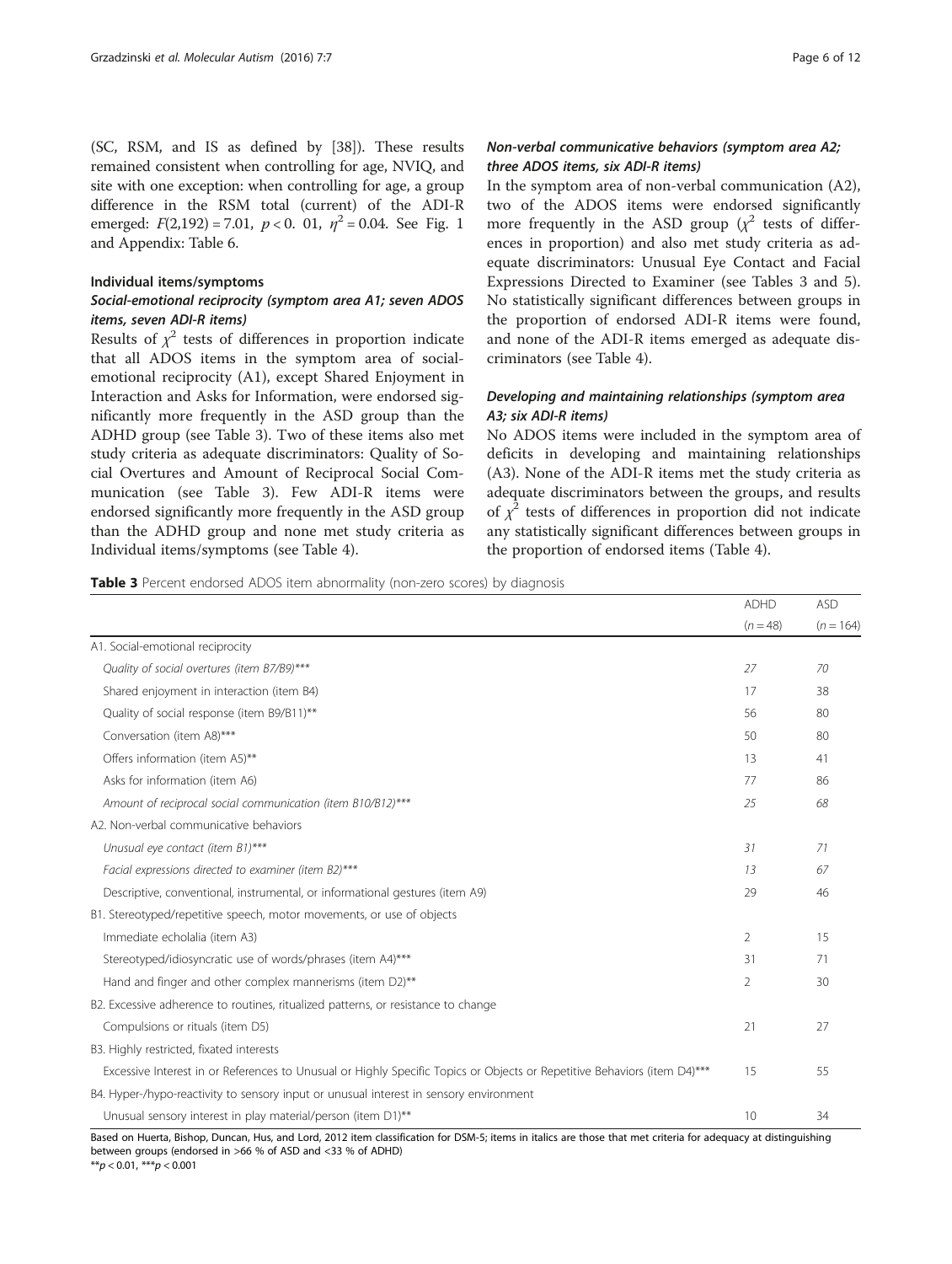<span id="page-6-0"></span>

| Table 4 Percent endorsed ADI-R DSM-5 diagnostic item |  |  |
|------------------------------------------------------|--|--|
| abnormality (non-zero scores) by diagnosis           |  |  |

|                                                                                       | ADHD                  | ASD               |
|---------------------------------------------------------------------------------------|-----------------------|-------------------|
|                                                                                       | Past<br>(current)     | Past<br>(current) |
| A1. Socio-emotional reciprocity                                                       |                       |                   |
| Social chat (item 34)                                                                 | 71 (61)               | 79 (67)           |
| Conversation (item 35)**                                                              | 69 (70)               | 90 (88)           |
| Use of other's body to communicate<br>(item $31)$ ^ ^                                 | 15(13)                | 24 (7)            |
| Showing and directing attention (item 52)                                             | 35 (24)               | 57 (36)           |
| Seeking to share enjoyment (item 54)                                                  | 33 (25)               | 55 (31)           |
| Offering comfort (item 55)                                                            | 49 (47)               | 69 (55)           |
| Social smiling (item 51)                                                              | 58 (51)               | 73 (66)           |
| A2. Non-verbal communicative behaviors                                                |                       |                   |
| Pointing (item 42)                                                                    | 52 (50)               | 67 (56)           |
| Nodding (item 43)                                                                     | 41 $(44)^a$           | 45 (32)           |
| Shaking (item 44)                                                                     | 30 (40)               | 40 (32)           |
| Conventional/instrumental gestures (item 45)                                          | 51 (44)               | 75 (63)           |
| Range of facial expressions (item 57)                                                 | 60 (53)               | 66 (60)           |
| Quality of social overture (item 56)                                                  | 52 (49)               | 65 (49)           |
| A3. Developing and maintaining relationships                                          |                       |                   |
| Inappropriate questions (item 36)                                                     | $67(69)$ <sup>d</sup> | 67 (65)           |
| Inappropriate facial expressions (item 58)                                            | 54 $(56)^d$           | 57 (54)           |
| Offering to share (item 53)                                                           | 72 (64)               | 74 (63)           |
| Appropriateness of social responses (item 59)                                         | 61 $(64)^a$           | 79 (73)           |
| Social disinhibition (item 66)                                                        | 84 (82)               | 83 (80)           |
| Friendships (item 65) <sup>b</sup>                                                    | 64 (73)               | 82 (79)           |
| B1. Stereotyped/repetitive speech, motor movements, or use of objects                 |                       |                   |
| Stereotyped language (item 33)***                                                     | 52 (47)               | 72 (68)           |
| Pronoun reversal (item 37)                                                            | 28 (11)               | 38 (14)           |
| Neologisms/idiosyncratic language (item 38)                                           | 26 (24)               | 34 (21)           |
| Repetitive use of objects (item 69)                                                   | 61 (47)               | 65 (46)           |
| Hand/finger mannerisms (item 77)                                                      | 20 (18)               | 40 (34)           |
| Other complex mannerisms (item 78)                                                    | 28 (22)               | 50 (43)           |
| B2. Excessive adherence to routines, ritualized patterns, or resistance to<br>change. |                       |                   |
| Verbal rituals (item 39)                                                              | 33 (33)               | 38 (33)           |
| Compulsions/rituals (item 70)                                                         | 48 (42)               | 54 (49)           |
| Difficulties with minor changes in<br>routines/environment (item 74)                  | 66 (66)               | 69 (61)           |
| Resistance to trivial changes in the<br>environment (item 75)                         | 24 (22)               | 19 (16)           |
| B3. Highly restricted, fixated interests.                                             |                       |                   |
| Unusual preoccupations (item 67)                                                      | 26 (22)               | 38 (29)           |
| Circumscribed interests (item 68)                                                     | 67 (66)               | 76 (71)           |
| Unusual attachment to objects (item 76)                                               | 24 (16)               | 29 (15)           |

| B4. Hyper-/hypo-reactivity to sensory input or unusual interest in<br>sensory environment |             |         |  |  |
|-------------------------------------------------------------------------------------------|-------------|---------|--|--|
| Undue general sensitivity to noise (item 72)                                              | 50 (48)     | 69 (63) |  |  |
| Abnormal, idiosyncratic, negative response to<br>specific sensory stimuli (item 73)       | 53 (55)     | 63(61)  |  |  |
| Unusual sensory interests (item 71)                                                       | 61 $(64)^b$ | 63 (57) |  |  |
|                                                                                           |             |         |  |  |

Based on Huerta, Bishop, Duncan, Hus, and Lord, 2012 item classification for DSM-5

<sup>a</sup>Two parents of ADHD children and eight parents of ASD children were not administered the ADI-R and one additional child with ADHD was not administered current items; therefore, these individuals were not included in analyses and percentages; higher percentage of current versus past explained by missing current data

<sup>b</sup>Friendships (item 65) was not originally mapped to DSM-5 criteria by Huerta, Bishop, Duncan, Hus, and Lord, 2012 but was added here due to its applicability to the symptoms area; in addition, past percentages refer to "most abnormal" abnormal ages 10–15 years and current percentages refer to individuals ≥5 years old

\*\*p < 0.01, \*\*\*p < 0.001 (indicates statistically significant difference between groups in ADI-R past endorsed items);  $\wedge \wedge p < 0.01$ ,  $\wedge \wedge \wedge p < 0.001$  (indicates statistically significant difference between groups in ADI-R current endorsed items)

## Stereotyped/repetitive speech, motor movements, or use of objects (symptom area B1; three ADOS items, six ADI-R items)

 $\chi^2$  tests of differences in proportion indicated that two items on the ADOS, Stereotyped/Idiosyncratic Use of Words or Phrases and Hand and Finger and Other Complex Mannerisms, were endorsed significantly more frequently in the ASD group than the ADHD group (see Table [3](#page-5-0)). Although formal discrimination criteria were not applied to these items, Stereotyped/ Idiosyncratic Use of Words or Phrases on the ADOS was endorsed in 71 % of the ASD group and 31 % of the ADHD group. On the ADI-R, one of the items, Stereotyped Utterances and Delayed Echolalia (item 33, ever), was endorsed significantly more frequently in the ASD group than the ADHD group (tests of differences in proportion; see Table 4).

## Excessive adherence to routines, ritualized patterns, or resistance to change (symptom area B2; one ADOS item, four ADI-R items) and highly restricted, fixated interests (symptom area B3; one ADOS item, three ADI-R items)

For symptom area B2, none of the ADOS or the ADI-R items differed in the frequency of endorsement between the groups  $(\chi^2$  tests of differences in proportion). For symptom area B3, Excessive Interest in or References to Unusual or Highly Specific Topics or Objects or Repetitive Behaviors on the ADOS was endorsed more frequently in the ASD group than the ADHD group, but there were no significant differences in the ADI-R items (tests of differences in proportion; see Tables [3](#page-5-0) and 4).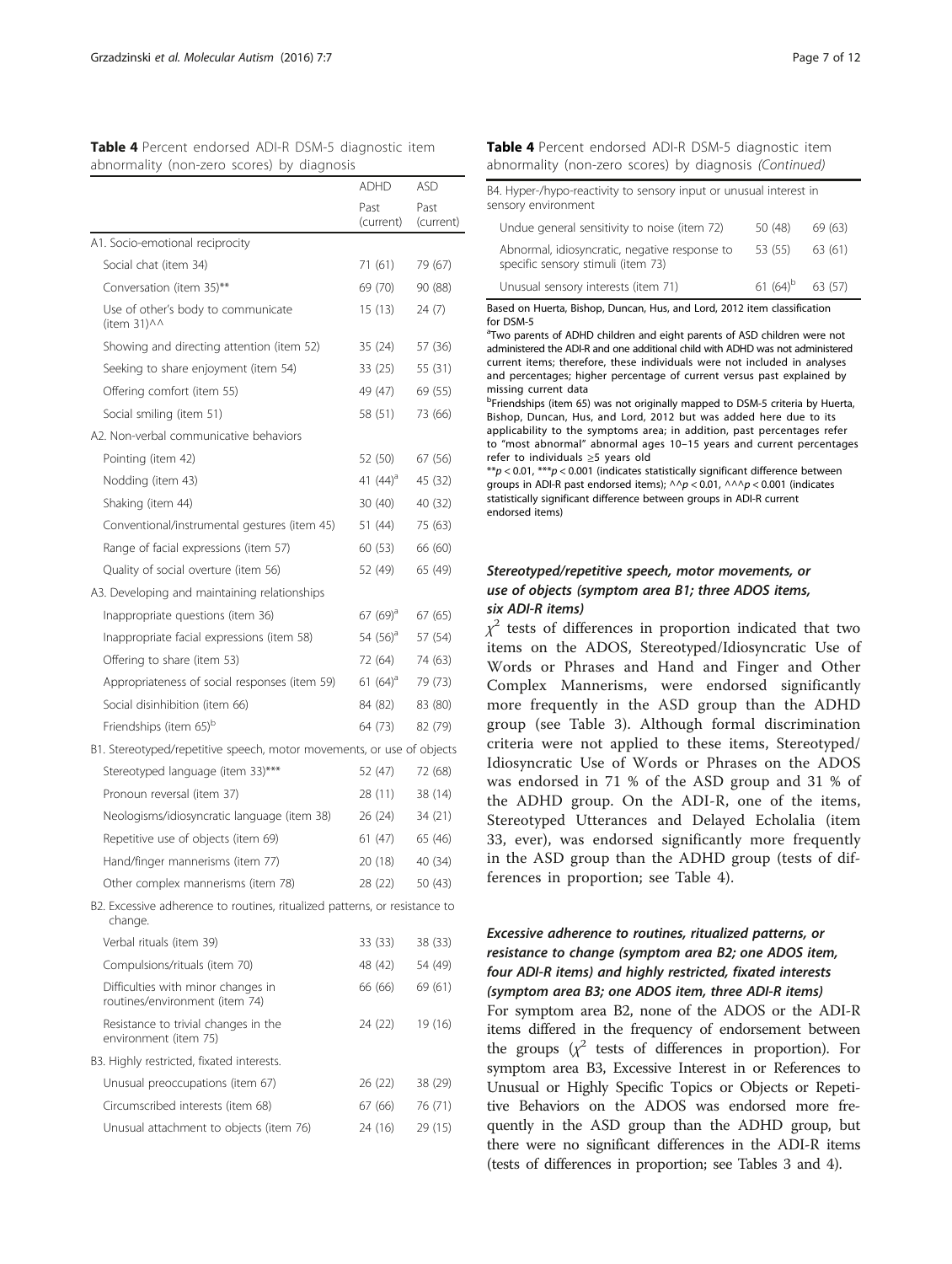<span id="page-7-0"></span>Table 5 Social communication items that met the criteria as adequate discriminators between ASD and ADHD

| ADOS item                                 | Mod. 3 item | Mod. 4 item    | DSM-5 symptom domain              |
|-------------------------------------------|-------------|----------------|-----------------------------------|
| Quality of Social Overtures               |             | B9             | Social-emotional reciprocity (a1) |
| Amount of Reciprocal Social Communication | <b>B10</b>  | <b>B12</b>     | Social-emotional reciprocity (a1) |
| Unusual Eye Contact                       | B1          | B1             | Non-verbal communication (a2)     |
| Facial Expressions Directed to Examiner   | B2          | B <sub>2</sub> | Non-verbal communication (a2)     |

Items were defined as adequate discriminators if they were endorsed in >66 % of the ASD group and <33 % of the ADHD group

## Hyper-/hypo-reactivity to sensory input or unusual interest in sensory environment (symptom area B4; one ADOS item, three ADI-R items)

Unusual Sensory Interest in Play Material/Person on the ADOS was endorsed significantly more frequently in the ASD group than the ADHD group (tests of differences in proportion; see Table [3\)](#page-5-0). There were no significant differences between the groups in the proportion of endorsed items on the ADI-R in this symptom area (tests of differences in proportion; see Table [4\)](#page-6-0).

## **Discussion**

Results of this work highlight the diagnostic conundrum that clinicians often face when assessing verbally fluent, school-aged children for ASD [\[18](#page-10-0), [36, 37](#page-10-0), [56, 57](#page-11-0)]. Distinguishing a child with ASD from a child with ADHD (or other behavioral/psychiatric problems) in clinical settings can be challenging. Differential diagnosis in these cases is also very different from distinguishing a child with ASD from a typically developing child with no psychiatric history and/or no related parental concerns. In this study, we investigated parent-reported and clinician-observed ASD symptoms in a unique sample of children referred to ASD clinics who ultimately received diagnoses of ADHD without ASD and compared these children to a similarly referred group of children who ultimately received diagnoses of ASD. We explored these symptoms in a global (domain level) and detailed (item level) manner using scores from the ADOS and ADI-R, in order to provide both a dimensional and individual symptom profile. Overall, results suggest that many ASD symptoms were endorsed in some children with ADHD, which is consistent with previous studies [[5, 15](#page-10-0)–[17](#page-10-0)] and not surprising given that these children were referred due to ASD concerns. When looking at standard diagnostic cut-offs, combining the ADOS and ADI-R resulted in the highest specificity in the ADHD sample. However, when using the same combination of measures, sensitivity within the ASD sample decreased substantially. Using less stringent ADI-R ASD cut-offs (CPEA) [[53](#page-11-0)], combined with standard ADOS ASD cut-offs resulted in the best combination of specificity within

the ADHD sample and sensitivity within the ASD sample. However, it should be noted that CPEA criteria do not technically require the presence of RRBs, which would be required to make a DSM-5 clinical diagnosis.

On a dimensional level, children with ADHD scored significantly lower than children with ASD across all domains on the ADOS and in several domains on the ADI-R. However, on the ADI-R, parents reported that their children with ADHD displayed similar levels of current ASD symptoms, as well as an early age of onset. A relatively large proportion of children with ADHD also met cut-offs on several domains of the ADI-R algorithm. In contrast, domains of the ADOS were better at distinguishing between the diagnostic groups in this sample. On an individual item level, most ADOS items but only a few ADI-R items were endorsed more frequently in the ASD group. Moreover, four social communication items on the ADOS that fell within the DSM-5 domains of social-emotional reciprocity and nonverbal communicative behaviors were adequate at discriminating this unique group of children with ADHD from the children with ASD, but none of the social communication items on the ADI-R met study criteria for adequacy at discriminating between the ASD and ADHD groups. These results suggest that, when coded by a clinician during direct observation, there are differences in the quality and type of social impairment between children with ASD and children with ADHD that may be harder to differentiate based on parent report.

During direct observation (ADOS), symptoms in the RRB domain were seen more frequently in the ASD group than the ADHD group. Stereotyped/Idiosyncratic Use of Words or Phrases on the ADOS and Stereotyped Utterances and Delayed Echolalia on the ADI-R were the RRB symptoms most clearly associated with ASD in this study. On the other hand, a number of children with ADHD exhibited RRBs similar to children with ASD (at least based on parent report). This has implications for clinical practice as the specificity of these behaviors may be limited depending on the comparison group.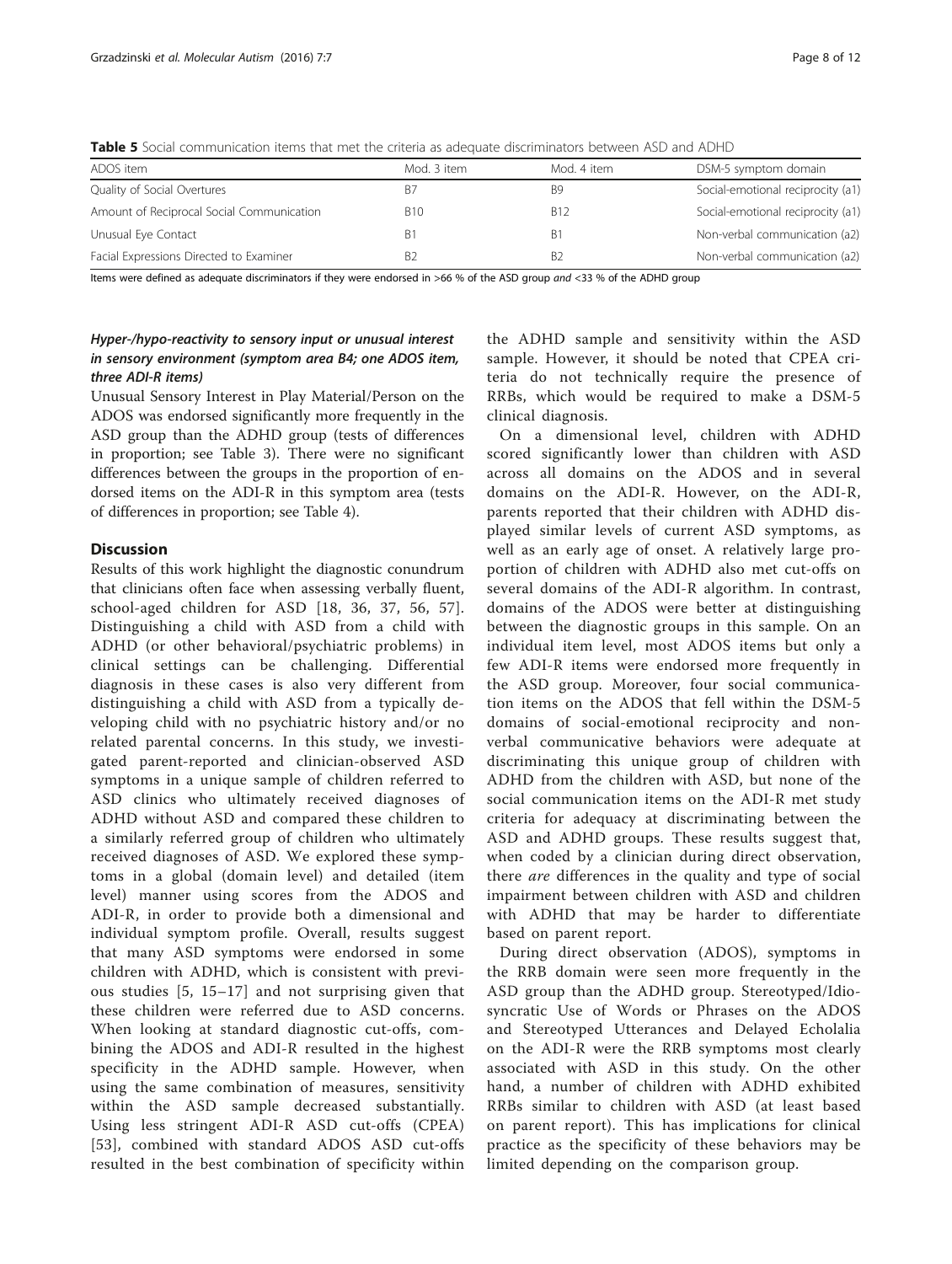Although elevated scores on ASD measures in this sample of children with ADHD may suggest that actual ASD symptoms are common in ADHD [[9, 10](#page-10-0), [18](#page-10-0)], results of the clinician observation (ADOS) and the BEC non-ASD diagnoses suggest that there are important differences in the social communication behavior characteristic of each group that were perhaps not adequately captured by parent report. Elevated ASD symptom scores are more understandable in questionnaires, where parents interpret the meaning of certain questions, but elevations in an extensive, standardized parent interview are surprising. With the increasing amount of media attention on ASD, as well as the increasing number of services available to support individuals with ASD, parents may be more aware of and/or more likely to report ASD-like difficulties. At the same time, clinicians may weigh their impressions from the ADOS more heavily than the ADI-R in determinations of BEC, leading to non-ASD diagnoses when observations during the ADOS are not consistent with an ASD diagnosis, regardless of elevated ADI-R scores. Overall, it remains unclear whether elevations on the ADI-R are the result of parental over-reporting of ASD symptoms, misinterpreting behaviors as symptoms of ASD, or whether many children with ADHD truly exhibit social communication deficits similar to those seen in ASD. Nevertheless, these results underscore the need to recognize that social problems are not specific to ASD and that interventions to address social difficulties should not be dependent on an ASD diagnosis.

These results also suggest that care must be taken with regard to proposals of quick diagnoses based on abbreviated information [\[58\]](#page-11-0), questionnaires [[59](#page-11-0)], or diagnoses made through chart reviews [[60](#page-11-0)]. Using solely chart reviews to determine a diagnosis may lead to misclassification of children with other psychiatric diagnoses, like ADHD, as our results highlight that ASD symptoms are often endorsed by parents [[61\]](#page-11-0). Recently, Wall and colleagues [[58](#page-11-0)] identified seven items from the ADI-R (past items) that distinguished ASD from typical development with >90 % accuracy: Comprehension of Simple Language, Reciprocal Conversation, Imaginative Play, Imaginative Play with Peers, Direct Gaze, Group Play with Peers, and Age when Abnormality First Evident [[58](#page-11-0)]. Although only Reciprocal Conversation was mapped to DSM-5 diagnostic criteria for our sample [[30](#page-10-0)], all of these items were endorsed in >60 % of our ADHD sample, with the exception of Comprehension of Simple Language (endorsed in 36 % of the ADHD sample) [[58\]](#page-11-0). Thus, even if adequate differentiation between ASD and typically developing children is possible using abbreviated measures, the

ability to distinguish between ASD and other childhood disorders may be minimal.

## **Limitations**

Our relatively small sample of children with ADHD represents a particular subset of children with ADHD: children whose parents had sufficient concern about ASD to bring them to an ASD-specialty clinic to determine whether a diagnosis of ASD was warranted. As such, these children are not representative of all children with ADHD. In addition, our group of children with ASD was deliberately selected from a much larger sample to be equivalent to the ADHD group in language level, age, and IQ and is therefore not representative of the whole ASD population. Future work should extend these results to samples that include individuals with lower language and intellectual abilities. In addition, this sample included relatively few females. Although this is consistent with the gender discrepancy seen in ASD samples, results of this study may not be characteristic of females with ASD and/or ADHD. Future studies should explore the unique symptom presentations in females with ASD and/or ADHD. Last, we could not rule out ADHD in our sample of children with ASD, although children with formal comorbid diagnoses of ADHD were excluded.

## Conclusions

There are many challenges in assessing verbally fluent, school-age children referred for possible ASD. Although some social communication symptoms measured by standard observations distinguished children with ASD from children with ADHD, domain cut-off scores on a detailed parent interview were less useful in diagnostic discrimination. Results of this study call for additional research exploring the prevalence, quality, intensity, and trajectories of social communication impairments in children with ADHD compared to children with ASD, in order to provide insights into the boundaries and overlaps between these disorders across development. Furthermore, detailed phenotyping of ASD-like traits in these children could provide insight into studies exploring the neurobiological [[33](#page-10-0), [34](#page-10-0)] and genetic [[32](#page-10-0)] underpinnings of these disorders, both when they occur alone and together. In addition, recognition of the nature of social deficits in children with ADHD, regardless of whether they also meet criteria for ASD, is essential to tailor effective treatments [[62](#page-11-0)–[64\]](#page-11-0). Future research in children with ADHD not referred for possible ASD is also clearly warranted in order to understand ASD symptoms in a more representative sample of children with ADHD.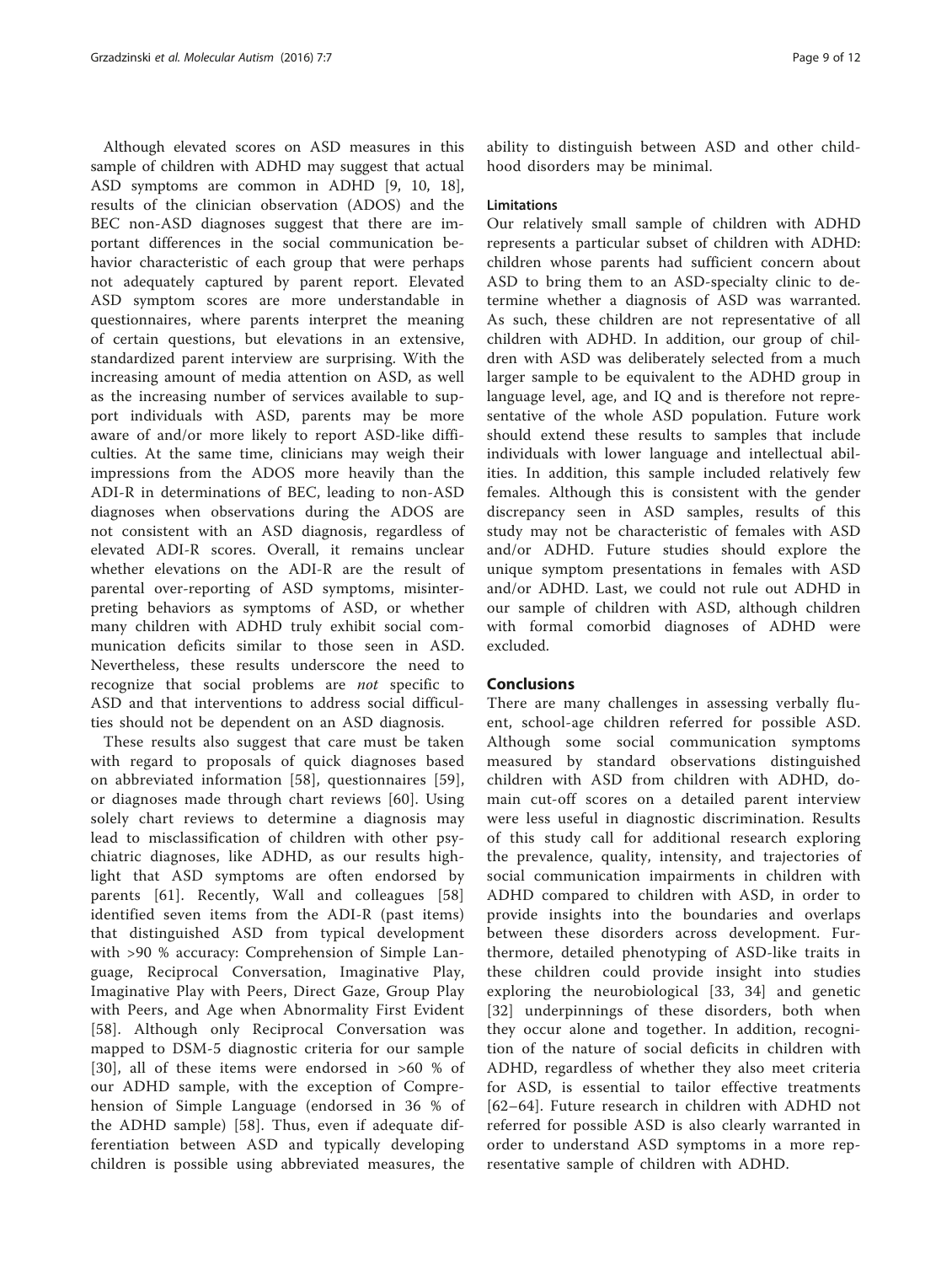## <span id="page-9-0"></span>Appendix

#### Table 6 ANOVA results comparing groups on ADOS and ADI-R

|                           | <b>ADHD</b> | <b>ASD</b>  |       |        |           |
|---------------------------|-------------|-------------|-------|--------|-----------|
|                           | $(n = 48)$  | $(n = 164)$ |       |        |           |
|                           | Mean (SD)   | Mean (SD)   | F     | df     | $p$ value |
| ADOS domains <sup>a</sup> |             |             |       |        |           |
| CSS SA                    | 3.3(2.0)    | 6.4(2.4)    | 66.80 | 1,210  | < 0.001   |
| CSS RRB                   | 3.3(2.5)    | 7.0(2.5)    | 80.60 | 1,210  | < 0.001   |
| CSS overall               | 2.7(1.6)    | 6.5(2.5)    | 99.51 | 1,210  | < 0.001   |
| ADOS factors <sup>b</sup> |             |             |       |        |           |
| Basic soc                 | 1.2(1.2)    | 3.2(2.1)    | 41.16 | 1, 201 | < 0.001   |
| Interaction quality       | 1.8(1.3)    | 3.6(1.9)    | 38.19 | 1, 210 | < 0.001   |
| RRBs                      | 0.6(0.8)    | 2.7(1.9)    | 53.26 | 1, 210 | < 0.001   |
| ADI-R algorithm domains   |             |             |       |        |           |
| Social total              | 12.1(7.1)   | 16.1(7.0)   | 11.43 | 1, 200 | < 0.01    |
| Communication total       | 10.4(6.3)   | 13.7(5.3)   | 12.24 | 1,200  | < 0.01    |
| RRB-ADI total             | 4.6(3.2)    | 6.0(3.0)    | 8.21  | 1,200  | < 0.01    |
| ADI-R current domains     |             |             |       |        |           |
| SC total                  | 13.0(7.5)   | 13.7(7.1)   | 0.33  | 1, 184 | n.s.      |
| RSM total                 | 2.9(2.5)    | 4.1 $(2.7)$ | 6.66  | 1, 193 | n.s.      |
| IS total                  | 5.6(3.4)    | 5.2(3.0)    | 0.34  | 1, 127 | n.s.      |

ADHD attention deficit/hyperactivity disorder, ASD autism spectrum disorder, CSS calibrated severity score, df degrees of freedom, IS insistence on sameness, n.s. not significant (p value >0.01), RRBs restricted repetitive behaviors on ADOS, RRB-ADI restricted repetitive behaviors on ADI-R, RSM repetitive sensory motor, SA social affect, SC social communication, SD standard deviation

<sup>a</sup>Includes both modules 3 and 4

<sup>b</sup>See text for details based on Bishop, Havdahl, Huerta, and Lord (in prep); see text for ANCOVA results

#### Abbreviations

ADHD: Attention Deficit/Hyperactivity Disorder; ADI-R: Autism Diagnostic Interview-Revised; ADOS: Autism Diagnostic Observation Schedule; ANCOVA: analysis of covariance; ANOVA: analysis of variance; APA: American Psychological Association; ASD: Autism Spectrum Disorder; Basic SOC BEC: Basic Social Communication factor (ADOS) best estimate clinical diagnosis; CADB: Center for Autism and the Developing Brain; CELF: Clinical Evaluation of Language Fundamentals; CPEA: Collaborative Program of Excellence in Autism; CSS: Calibrated Severity Scores; DAS: Differential Ability Scales; DSM-5: Diagnostic and Statistical Manual of Mental Disorders, Fifth Edition; DSM-IV-TR: Diagnostic and Statistical Manual of Mental Disorders, Fourth Edition, Text Revision; IRB: Institutional Review Board; IS: Insistence on Sameness; NVIQ: Non-Verbal IQ; PPVT: Peabody Picture Vocabulary Test; RDoC: Research Domain Criteria; RRB: Restricted and Repetitive Behavior; RSM: Repetitive Sensory Motor; SA: Social Affect; SC: Social Communication domain (ADI-R); UCDDC: University of Chicago Developmental Disorders Clinic; UMACC: University of Michigan Autism and Communication Disorders Center; VABS: Vineland Adaptive Behavior Scales; VIQ: Verbal IQ; WAIS: Wechsler Adult Intelligence Scale; WASI: Wechsler Abbreviated Scale of Intelligence; WISC: Wechsler Intelligence Scale for Children; WPPSI: Wechsler Preschool and Primary Scale of Intelligence.

#### Competing interests

Authors C.L. and S.B. receive royalties from the ADI-R and/or ADOS-2. All royalties related to their research are donated to a non-profit organization. Authors R.G. and C.D. have no financial interests to disclose. None of the authors have non-financial competing interests to disclose.

#### Authors' contributions

Authors RG, SB, and CL participated in study conception, design, analysis, and interpretation of data, as well as drafting and revisions of the manuscript. Author CL also participated in acquisition of the data. Author CD participated in study analysis and interpretation of data as well as drafting and revisions of the manuscript. All authors read and approved the final manuscript.

#### Acknowledgements

This work was supported by a Graduate Student fellowship with Weill Cornell Medicine and Teachers College, Columbia University awarded to author R.G. Work for this project was also supported by grants awarded to author C.L. from NIMH (1RC1MH089721; 1R01MH089390) and author S.B. from HRSA (R40MC274730100). In addition, authors would like to thank Cherry Youn for assistance in formatting this manuscript.

#### Author details

<sup>1</sup> Center for Autism and the Developing Brain, Weill Cornell Medical College, NewYork-Presbyterian Hospital, 21 Bloomingdale Road, White Plains, NY 10605, USA. <sup>2</sup> Teachers College, Columbia University, 525 West 120th Street, New York, NY 10027, USA. <sup>3</sup>School of Medicine, University of California, San Francisco, 401 Parnassus Avenue, San Francisco, CA 94143, USA.

#### Received: 26 August 2015 Accepted: 12 January 2016 Published online: 19 January 2016

#### References

- 1. American Psychiatric Association. Diagnostic and statistical manual of mental disorders. 5th ed. Washington, DC: APA; 2013.
- 2. Gadow KD, Devincent CJ, Pomeroy J, Azizian A. Comparison of DSM-IV symptoms in elementary school-age children with PDD versus clinic and community samples. Autism. 2005;9(4):392–415. doi[:10.1177/](http://dx.doi.org/10.1177/1362361305056079) [1362361305056079](http://dx.doi.org/10.1177/1362361305056079).
- 3. Simonoff E, Pickles A, Charman T, Chandler S, Loucas T, Baird G. Psychiatric disorders in children with autism spectrum disorders: prevalence, comorbidity, and associated factors in a population-derived sample. J Am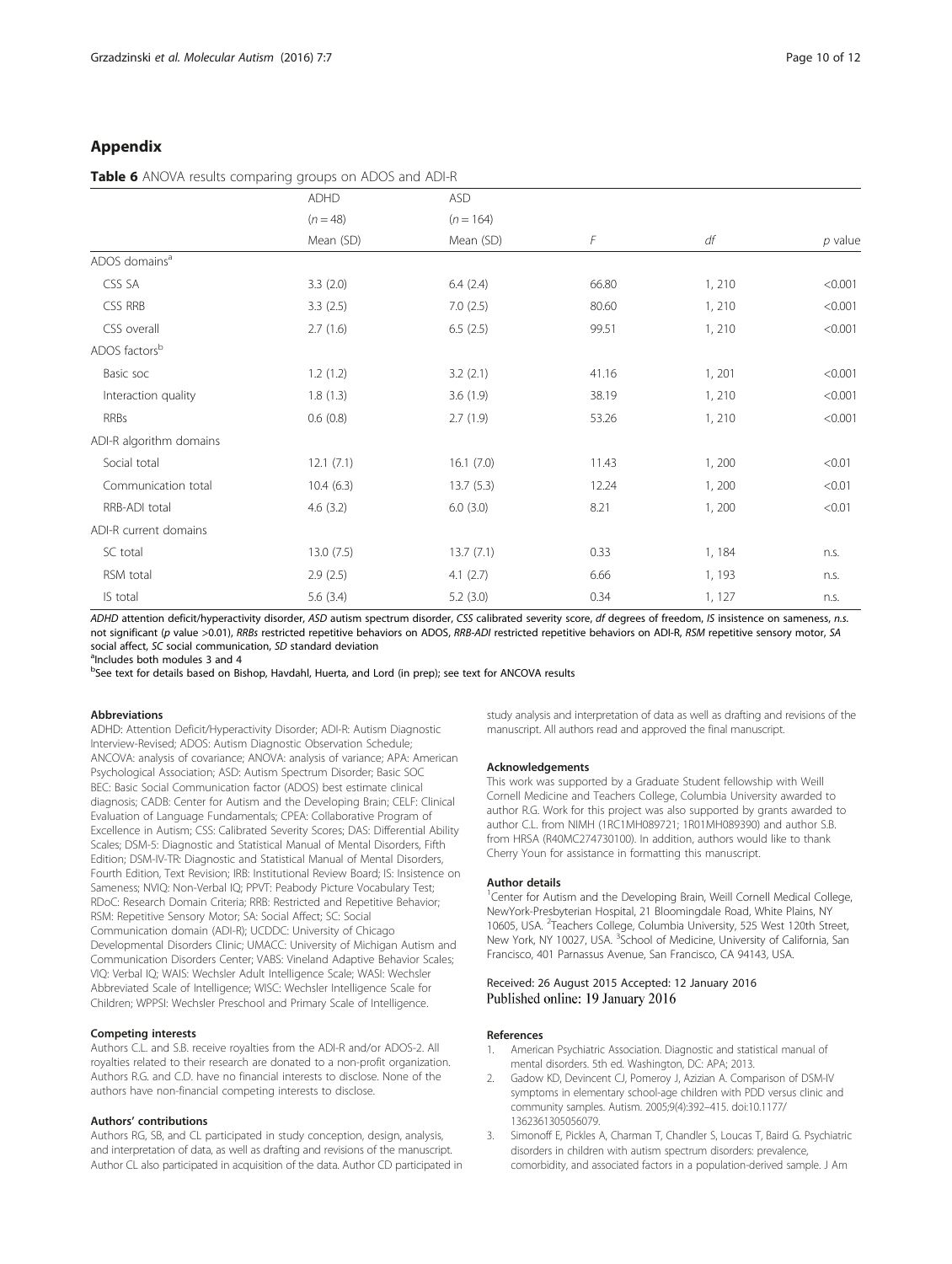<span id="page-10-0"></span>Acad Child Adolesc Psychiatry. 2008;47(8):921–9. doi:[10.1097/CHI.](http://dx.doi.org/10.1097/CHI.0b013e318179964f) [0b013e318179964f](http://dx.doi.org/10.1097/CHI.0b013e318179964f).

- 4. de Bruin EI, Ferdinand RF, Meester S, de Nijs PFA, Verheij F. High rates of psychiatric co-morbidity in PDD-NOS. J Autism Dev Disord. 2007;37(5):877–86.
- 5. Greene RW, Biederman J, Faraone SV, Ouellette CA, Penn C, Griffin SM. Toward a new psychometric definition of social disability in children with attention-deficit hyperactivity disorder. J Am Acad Child Adolesc Psychiatry. 1996;35(5):571–8. doi[:10.1097/00004583-199605000-00011.](http://dx.doi.org/10.1097/00004583-199605000-00011)
- 6. Johnston K, Dittner A, Bramham J, Murphy C, Knight A, Russell A. Attention deficit hyperactivity disorder symptoms in adults with autism spectrum disorders. Autism Res. 2013;6(4):225–36. doi[:10.1002/aur.1283](http://dx.doi.org/10.1002/aur.1283).
- 7. Sprenger L, Buhler E, Poustka L, Bach C, Heinzel-Gutenbrunner M, Kamp-Becker I, et al. Impact of ADHD symptoms on autism spectrum disorder symptom severity. Res Dev Disabil. 2013;34(10):3545–52. doi:[10.1016/j.ridd.](http://dx.doi.org/10.1016/j.ridd.2013.07.028) [2013.07.028.](http://dx.doi.org/10.1016/j.ridd.2013.07.028)
- 8. Cooper M, Martin J, Langley K, Hamshere M, Thapar A. Autistic traits in children with ADHD index clinical and cognitive problems. Eur Child Adolesc Psychiatry. 2014;23(1):23–34. doi:[10.1007/s00787-013-0398-6.](http://dx.doi.org/10.1007/s00787-013-0398-6)
- 9. Mulligan A, Anney RJ, O'Regan M, Chen W, Butler L, Fitzgerald M, et al. Autism symptoms in attention-deficit/hyperactivity disorder: a familial trait which correlates with conduct, oppositional defiant, language and motor disorders. J Autism Dev Disord. 2009;39(2):197–209. doi:[10.1007/](http://dx.doi.org/10.1007/s10803-008-0621-3) [s10803-008-0621-3](http://dx.doi.org/10.1007/s10803-008-0621-3).
- 10. Nijmeijer JS, Hoekstra PJ, Minderaa RB, Buitelaar JK, Altink ME, Buschgens CJ, et al. PDD symptoms in ADHD, an independent familial trait? J Abnorm Child Psychol. 2009;37(3):443–53. doi[:10.1007/s10802-008-9282-0.](http://dx.doi.org/10.1007/s10802-008-9282-0)
- 11. Grzadzinski R, Di Martino A, Brady E, Mairena MA, O'Neale M, Petkova E, et al. Examining autistic traits in children with ADHD: does the autism spectrum extend to ADHD? J Autism Dev Disord. 2011;41(9):1178–91. doi[:10.](http://dx.doi.org/10.1007/s10803-010-1135-3) [1007/s10803-010-1135-3.](http://dx.doi.org/10.1007/s10803-010-1135-3)
- 12. Leitner Y. The co-occurrence of autism and attention deficit hyperactivity disorder in children—what do we know? Front Hum Neurosci. 2014;8:268.
- 13. Matson JL, Cervantes PE. Commonly studied comorbid psychopathologies among persons with autism spectrum disorder. Res Dev Disabil. 2014;35(5): 952–62. doi:[10.1016/j.ridd.2014.02.012](http://dx.doi.org/10.1016/j.ridd.2014.02.012).
- 14. Ronald A, Larsson H, Anckarsater H, Lichtenstein P. Symptoms of autism and ADHD: a Swedish twin study examining their overlap. J Abnorm Psychol. 2014;123(2):440–51. doi[:10.1037/a0036088.](http://dx.doi.org/10.1037/a0036088)
- 15. Reiersen A, Constantino J, Volk H, Todd R. Autistic traits in a populationbased ADHD twin sample. Journal of Child Psychology And Psychiatry. 2007;48(5):464–72.
- 16. Clark T, Feehan C, Tinline C, Vostanis P. Autistic symptoms in children with attention deficit-hyperactivity disorder. Eur Child Adolesc Psychiatry. 1999;8(1):50–5.
- 17. Marton I, Wiener J, Rogers M, Moore C, Tannock R. Empathy and social perspective taking in children with attention-deficit/hyperactivity disorder. J Abnorm Child Psychol. 2009;37(1):107–18. doi:[10.1007/s10802-008-9262-4.](http://dx.doi.org/10.1007/s10802-008-9262-4)
- 18. Lutejin EF, Serra M, Jackson S, Steenhuis MP, Althaus M, Volkmar F, et al. How unspecified are disorders of children with a pervasive developmental disorder not otherwise specified? A study of social problems in children with PDD-NOS and ADHD. Eur Child Adolesc Psychiatry. 2000;9:168–79.
- 19. Martin J, Hamshere ML, O'Donovan MC, Rutter M, Thapar A. Factor structure of autistic traits in children with ADHD. J Autism Dev Disord. 2014;44(1): 204–15. doi:[10.1007/s10803-013-1865-0](http://dx.doi.org/10.1007/s10803-013-1865-0).
- 20. Frazier TW, Youngstrom EA, Kubu CS, Sinclair L, Rezai A. Exploratory and confirmatory factor analysis of the autism diagnostic interview—revised. J Autism Dev Disord. 2008;38(3):474–80. doi[:10.1007/s10803-007-0415-z.](http://dx.doi.org/10.1007/s10803-007-0415-z)
- 21. Norris M, Lecavalier L, Edwards MC. The structure of autism symptoms as measured by the autism diagnostic observation schedule. J Autism Dev Disord. 2012;42(6):1075–86. doi[:10.1007/s10803-011-1348-0](http://dx.doi.org/10.1007/s10803-011-1348-0).
- 22. Charman T, Baird G, Simonoff E, Loucas T, Chandler S, Meldrum D, et al. Efficacy of three screening instruments in the identification of autisticspectrum disorders. Br J Psychiatry. 2007;191(6):554. doi:[10.1192/bjp.bp.107.](http://dx.doi.org/10.1192/bjp.bp.107.040196) [040196](http://dx.doi.org/10.1192/bjp.bp.107.040196).
- 23. Hus V, Pickles A, Cook EH, Risi S, Lord C. Using the autism diagnostic interview—revised to increase phenotypic homogeneity in genetic studies of autism. Biol Psychiatry. 2007;61(4):438–48. doi:[10.1016/j.](http://dx.doi.org/10.1016/j.biopsych.2006.08.044) [biopsych.2006.08.044](http://dx.doi.org/10.1016/j.biopsych.2006.08.044).
- 24. Hus V, Lord C. Effects of child characteristics on the autism diagnostic interview—revised: implications for use of scores as a measure of ASD

severity. J Autism Dev Disord. 2013;43(2):371–81. doi[:10.1007/s10803-012-](http://dx.doi.org/10.1007/s10803-012-1576-y) [1576-y.](http://dx.doi.org/10.1007/s10803-012-1576-y)

- 25. Molloy CA, Murray DS, Akers R, Mitchell T, Manning-Courtney P. Use of the autism diagnostic observation schedule (ADOS) in a clinical setting. Autism. 2011;15(2):143–62. doi:[10.1177/1362361310379241.](http://dx.doi.org/10.1177/1362361310379241)
- 26. Schwenck C, Freitag CM. Differentiation between attention-deficit/ hyperactivity disorder and autism spectrum disorder by the social communication questionnaire. Atten Defic Hyperact Disord. 2014;6(3):221–9. doi[:10.1007/s12402-014-0147-9](http://dx.doi.org/10.1007/s12402-014-0147-9).
- 27. Thorell LB, Rydell AM. Behaviour problems and social competence deficits associated with symptoms of attention-deficit/hyperactivity disorder: effects of age and gender. Child Care Health Dev. 2008;34(5): 584–95. doi:[10.1111/j.1365-2214.2008.00869.x](http://dx.doi.org/10.1111/j.1365-2214.2008.00869.x).
- 28. Lord C, Rutter M, DiLavore PC, Risi S, Gotham K, Bishop SL. Autism diagnostic observation schedule, second edition (ADOS-2) modules 1-4. Los Angeles, California: Western Psychological Services; 2012.
- 29. Lord C, Rutter M, Couteur A. Autism diagnostic interview—revised: a revised version of a diagnostic interview for caregivers of individuals with possible pervasive developmental disorders. J Autism Dev Disord. 1994;24(5):659–85. doi[:10.1007/BF02172145](http://dx.doi.org/10.1007/BF02172145).
- 30. Huerta M, Bishop SL, Duncan AW, Hus V, Lord C. Application of DSM-5 criteria for autism spectrum disorder to three samples of children with DSM-IV diagnoses of pervasive developmental disorders. Am J Psychiatry. 2012;169(10):1056–64. doi[:10.1176/appi.ajp.2012.12020276.](http://dx.doi.org/10.1176/appi.ajp.2012.12020276)
- 31. Insel T, Cuthbert B, Garvey M, Heinssen R, Pine DS, Quinn K, et al. Research domain criteria (RDoC): toward a new classification framework for research on mental disorders. Am J Psychiatry. 2010;167(7):748–51. doi[:10.1176/appi.](http://dx.doi.org/10.1176/appi.ajp.2010.09091379) [ajp.2010.09091379.](http://dx.doi.org/10.1176/appi.ajp.2010.09091379)
- 32. Rommelse NN, Franke B, Geurts HM, Hartman CA, Buitelaar JK. Shared heritability of attention-deficit/hyperactivity disorder and autism spectrum disorder. Eur Child Adolesc Psychiatry. 2010;19(3):281–95. doi[:10.1007/s00787-010-0092-x.](http://dx.doi.org/10.1007/s00787-010-0092-x)
- 33. Di Martino A, Zuo XN, Kelly C, Grzadzinski R, Mennes M, Schvarcz A, et al. Shared and distinct intrinsic functional network centrality in autism and attention-deficit/hyperactivity disorder. Biol Psychiatry. 2013;74(8):623–32. doi[:10.1016/j.biopsych.2013.02.011.](http://dx.doi.org/10.1016/j.biopsych.2013.02.011)
- 34. Gargaro BA, Rinehart NJ, Bradshaw JL, Tonge BJ, Sheppard DM. Autism and ADHD: how far have we come in the comorbidity debate? Neurosci Biobehav Rev. 2011;35(5):1081–8. doi:[10.1016/j.neubiorev.2010.11.002.](http://dx.doi.org/10.1016/j.neubiorev.2010.11.002)
- 35. Geurts HM, Ridderinkhof KR, Scholte HS. The relationship between greymatter and ASD and ADHD traits in typical adults. J Autism Dev Disord. 2013;43(7):1630–41. doi[:10.1007/s10803-012-1708-4.](http://dx.doi.org/10.1007/s10803-012-1708-4)
- Hartley SL, Sikora DM. Which DSM-IV-TR criteria best differentiate highfunctioning autism spectrum disorder from ADHD and anxiety disorders in older children? Autism. 2009;13(5):485–509. doi[:10.1177/](http://dx.doi.org/10.1177/1362361309335717) [1362361309335717.](http://dx.doi.org/10.1177/1362361309335717)
- 37. Sikora DM, Hartley SL, McCoy R, Gerrard-Morris AE, Dill K. The performance of children with mental health disorders on the ADOS-G: a question of diagnostic utility. Res Autism Spect Dis. 2008;2(1):188–97. doi:[10.1016/j.rasd.](http://dx.doi.org/10.1016/j.rasd.2007.05.003) [2007.05.003.](http://dx.doi.org/10.1016/j.rasd.2007.05.003)
- 38. Lord C, Bishop S, Anderson D. Developmental trajectories as autism phenotypes. Am J Med Genet C Semin Med Genet. 2015. doi:10.1002/ajmg. c.31440.
- 39. Gotham K, Risi S, Pickles A, Lord C. The autism diagnostic observation schedule: revised algorithms for improved diagnostic validity. J Autism Dev Disord. 2007;37(4):613–27. doi:[10.1007/s10803-006-0280-1.](http://dx.doi.org/10.1007/s10803-006-0280-1)
- 40. Hus V, Lord C. The autism diagnostic observation schedule, module 4: revised algorithm and standardized severity scores. J Autism Dev Disord. 2014;44(8):1996–2012. doi[:10.1007/s10803-014-2080-3.](http://dx.doi.org/10.1007/s10803-014-2080-3)
- 41. Gotham K, Pickles A, Lord C. Standardizing ADOS scores for a measure of severity in autism spectrum disorders. J Autism Dev Disord. 2009; 39(5):693–705. doi:[10.1007/s10803-008-0674-3](http://dx.doi.org/10.1007/s10803-008-0674-3).
- 42. Bishop S, Havdahl KA, Huerta M, Lord C. Sub-domains of socialcommunication impairments in verbally fluent children with developmental disorders. under review.
- 43. Elliot CD. Differential abilities scale. San Antonio, TX: Psychological Corporation; 1990.
- 44. Wechsler D. Wechsler intelligence scale for children—fourth edition. San Antonio, TX: Psychological Corporation; 2003.
- 45. Wechsler D. Wechsler preschool and primary scale of intelligence. 3rd ed. San Antonio, TX: Psychological Corporation; 2002.